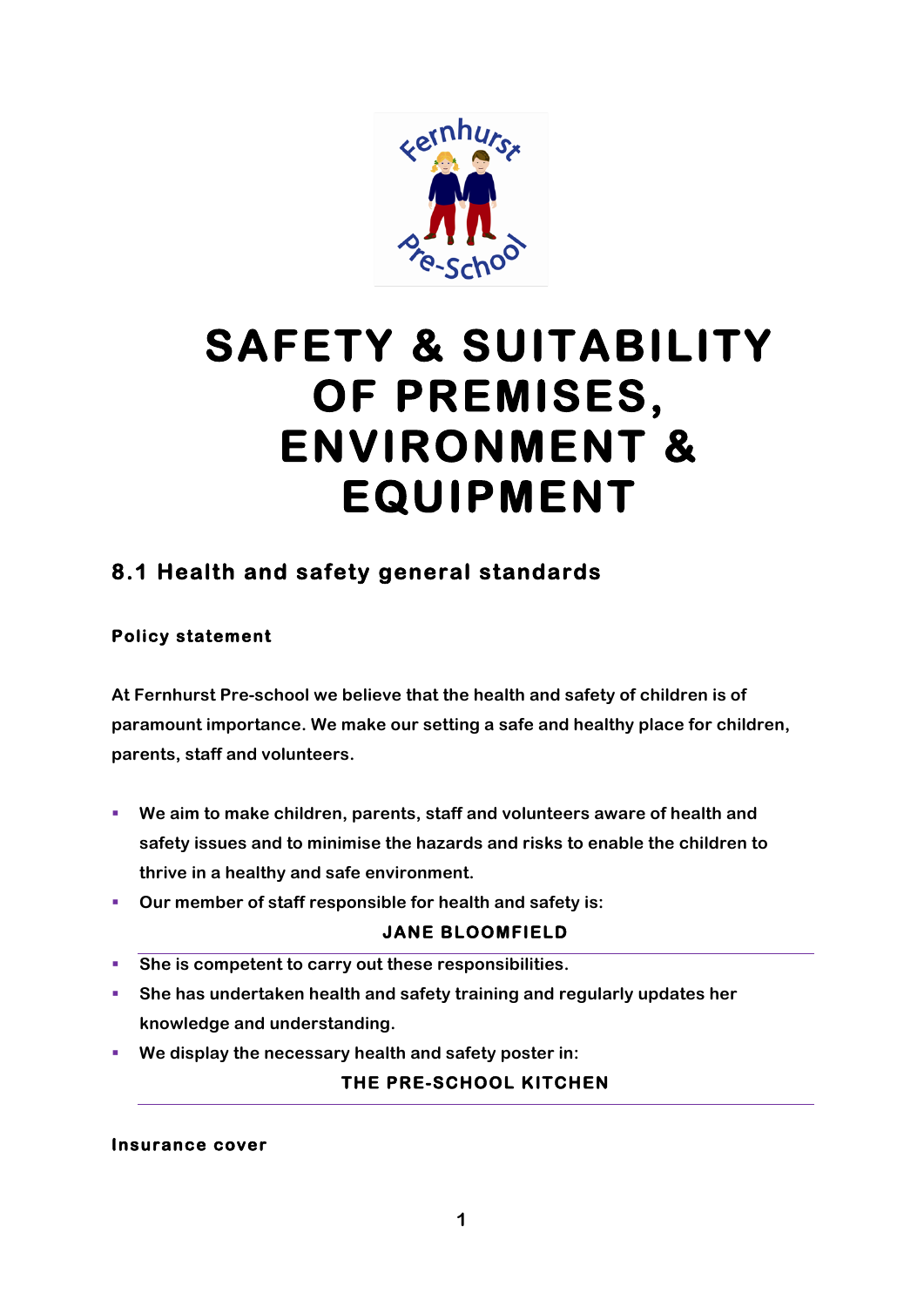**We have public liability insurance and employers' liability insurance. The certificate for public liability insurance is displayed in:**

# **ON THE PRE-SCHOOL NOTICEBOARD**

# **Procedures**

#### **Awareness raising**

- § **Our induction for staff and volunteers includes a clear explanation of health and safety issues, so that all adults are able to adhere to our policy and procedures as they understand their shared responsibility for health and safety. The induction covers matters of employee well-being, including safe lifting and the storage of potentially dangerous substances.**
- We explain health and safety issues to the parents of new children, so that they **understand the part played by these issues in the daily life of the setting.**
- § **As necessary, health and safety training is included in the annual training plans of staff, and health and safety is discussed regularly at our staff meetings.**
- We operate a no-smoking policy.
- § **We make children aware of health and safety issues through discussions, planned activities and routines.**

#### **Windows**

- § **Low level windows are made from materials that prevent accidental breakage or we ensure that they are made safe.**
- § **We ensure that windows are protected from accidental breakage or vandalism from people outside the building.**
- § **Our windows above the ground floor are secured so that children cannot climb through them.**
- We ensure that any blind cords are secured safely and do not pose a **strangulation risk for young children.**

#### **Doors**

■ We take precautions to prevent children's fingers from being trapped in doors.

#### **Floors and walkways**

- § **All our floor surfaces are checked daily to ensure they are clean and not uneven, wet or damaged. Any wet spills are mopped up immediately.**
- Walkways and stairs are left clear and uncluttered.

#### **Electrical/gas equipment**

§ **We ensure that all electrical/gas equipment conforms to safety requirements and is checked regularly.**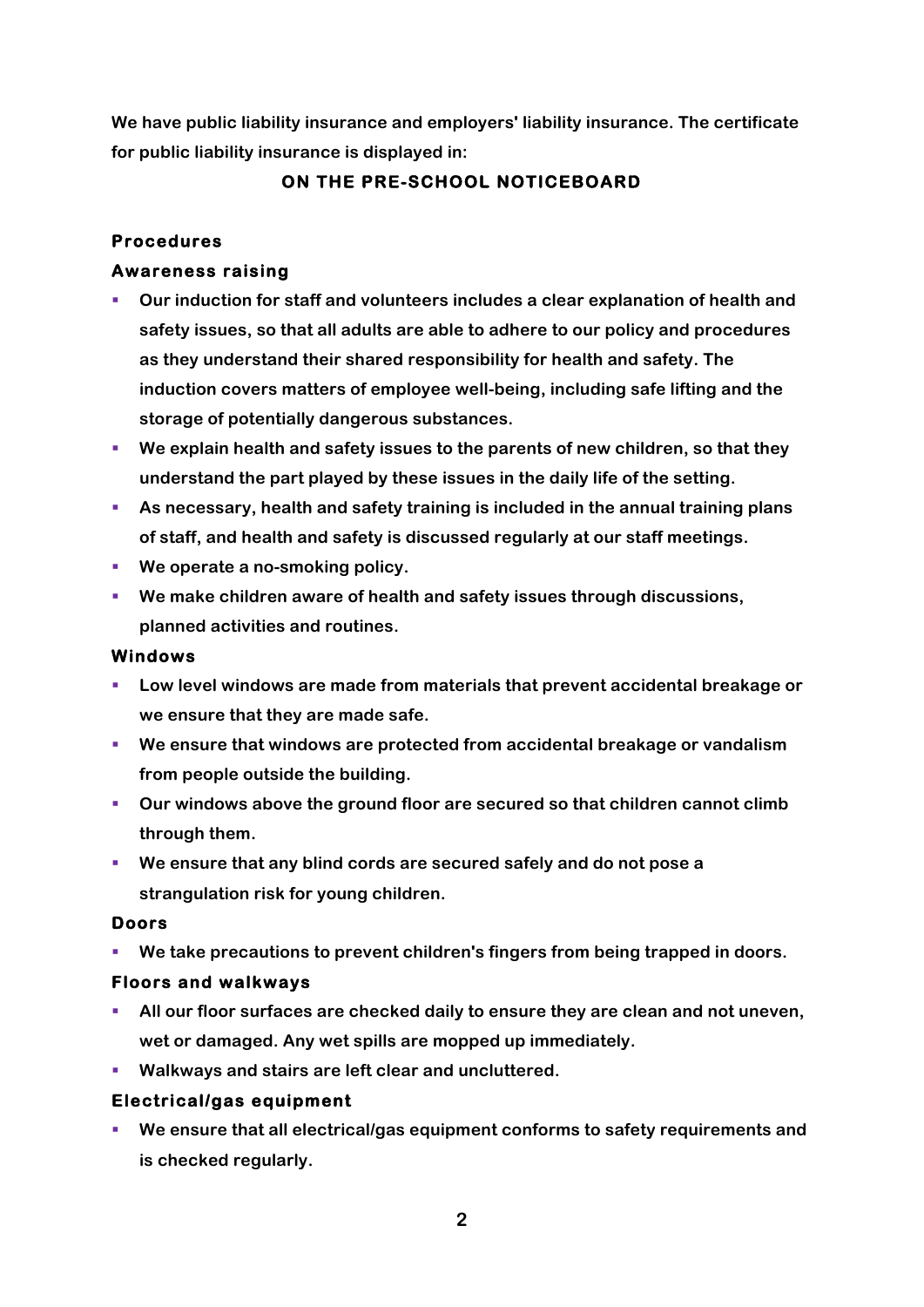- § **Our boiler/electrical switch gear/meter cupboard is not accessible to the children.**
- § **Fires, heaters, electric sockets, wires and leads are properly guarded and we teach the children not to touch them.**
- § **We check storage heaters daily to make sure they are not covered.**
- § **There are sufficient sockets in our setting to prevent overloading.**
- We switch electrical devices off from the plug after use.
- § **We ensure that the temperature of hot water is controlled to prevent scalds.**
- § **Lighting and ventilation is adequate in all areas of our setting, including storage areas.**

# **Storage**

- § **All our resources and materials, which are used by the children, are stored safely.**
- § **All our equipment and resources are stored or stacked safely to prevent them accidentally falling or collapsing.**

#### **Outdoor area**

- § **Our outdoor area is securely fenced. All gates and fences are childproof and safe.**
- § **Our outdoor area is checked for safety and cleared of rubbish, animal droppings and any other unsafe items before it is used.**
- § **Adults and children are alerted to the dangers of poisonous plants, herbicides and pesticides.**
- We leave receptacles upturned to prevent collection of rainwater. Where water **can form a pool on equipment, it is emptied and cleaned before children start playing outside.**
- § **Our outdoor sand pit is covered when not in use and is cleaned regularly.**
- § **We check that children are suitably attired for the weather conditions and type of outdoor activities; ensuring that sun cream is applied and hats are worn during the summer months.**
- § **We supervise outdoor activities at all times; in particular children on climbing equipment.**

#### **Hygiene**

- § **We seek information from the Public Health England to ensure that we keep upto-date with the latest recommendations.**
- § **Our daily routines encourage the children to learn about personal hygiene.**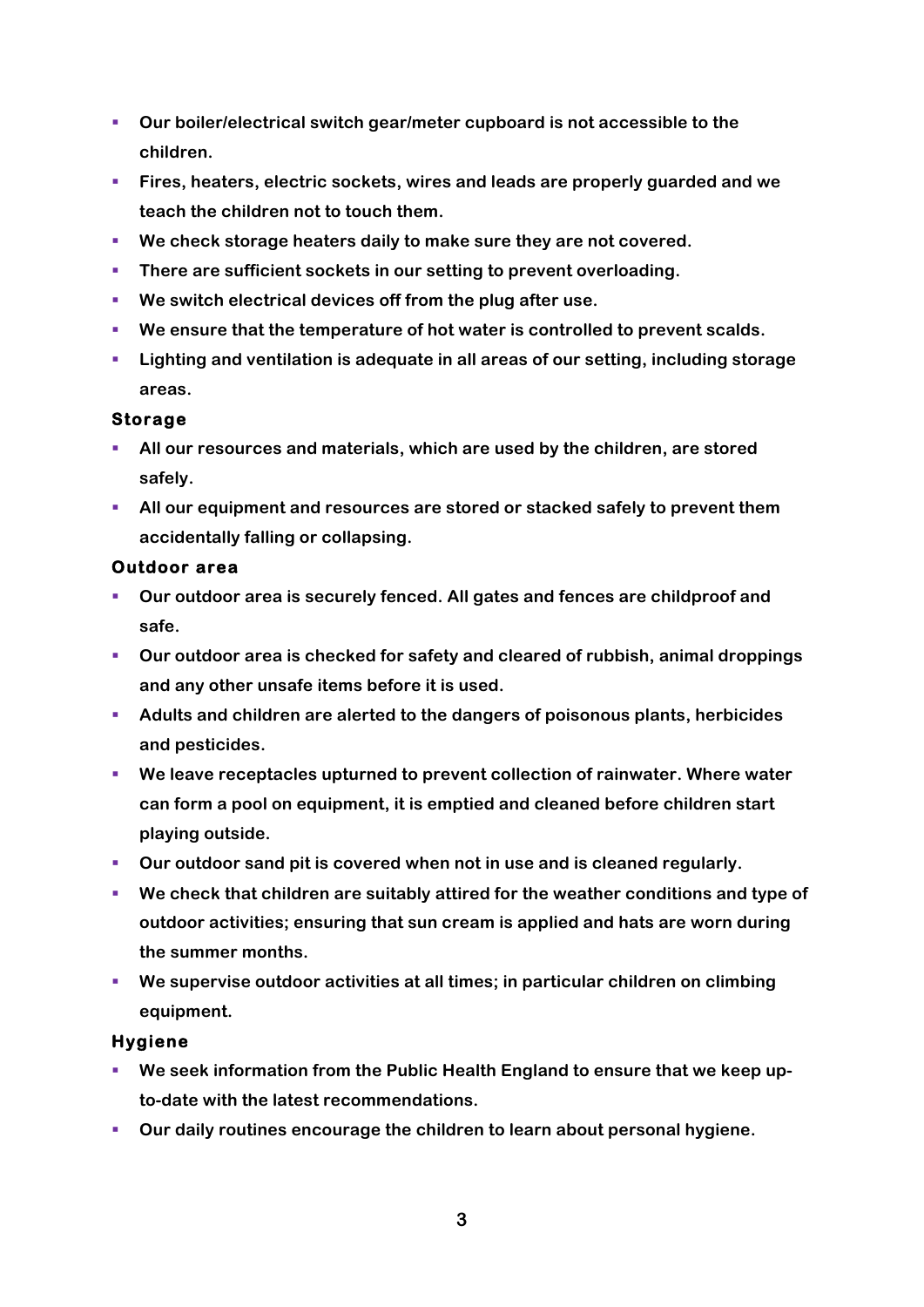- § **We have a daily cleaning routine for the setting, which includes the play room(s), kitchen, rest area, toilets and nappy changing areas. Children do not have unsupervised access to the kitchen.**
- § **We have a schedule for cleaning resources and equipment, dressing-up clothes and furnishings.**
- § **The toilet area has a high standard of hygiene, including hand washing and drying facilities and disposal facilities for nappies.**
- We implement good hygiene practices by:
	- **- cleaning tables between activities;**
	- **- cleaning and checking toilets regularly;**
	- **- wearing protective clothing - such as aprons and disposable gloves - as appropriate;**
	- **- providing sets of clean clothes; and**
	- **- providing tissues and wipes;**

# **Activities, resources and repairs**

- § **Before purchase or loan, we check equipment and resources to ensure that they are safe for the ages and stages of the children currently attending the setting.**
- **We keep a full inventory of all items in the setting for audit and insurance purposes.**
- **The layout of our play equipment allows adults and children to move safely and freely between activities.**
- § **All our equipment is regularly checked for cleanliness and safety, and any dangerous items are repaired or discarded.**
- § **We make any areas that are unsafe, because a repair is needed, safe and separate it/them from general use.**
- § **All our materials, including paint and glue, are non-toxic.**
- § **We ensure that sand is clean and suitable for children's play.**
- Physical play is constantly supervised.
- We teach children to handle and store tools safely.
- § **Children learn about health, safety and personal hygiene through the activities we provide and the routines we follow.**
- § **Any faulty equipment is removed from use and is repaired. If it cannot be repaired it is discarded. Large pieces of equipment are discarded only with the consent of the Manager and the management team.**

#### **Jewellery and accessories**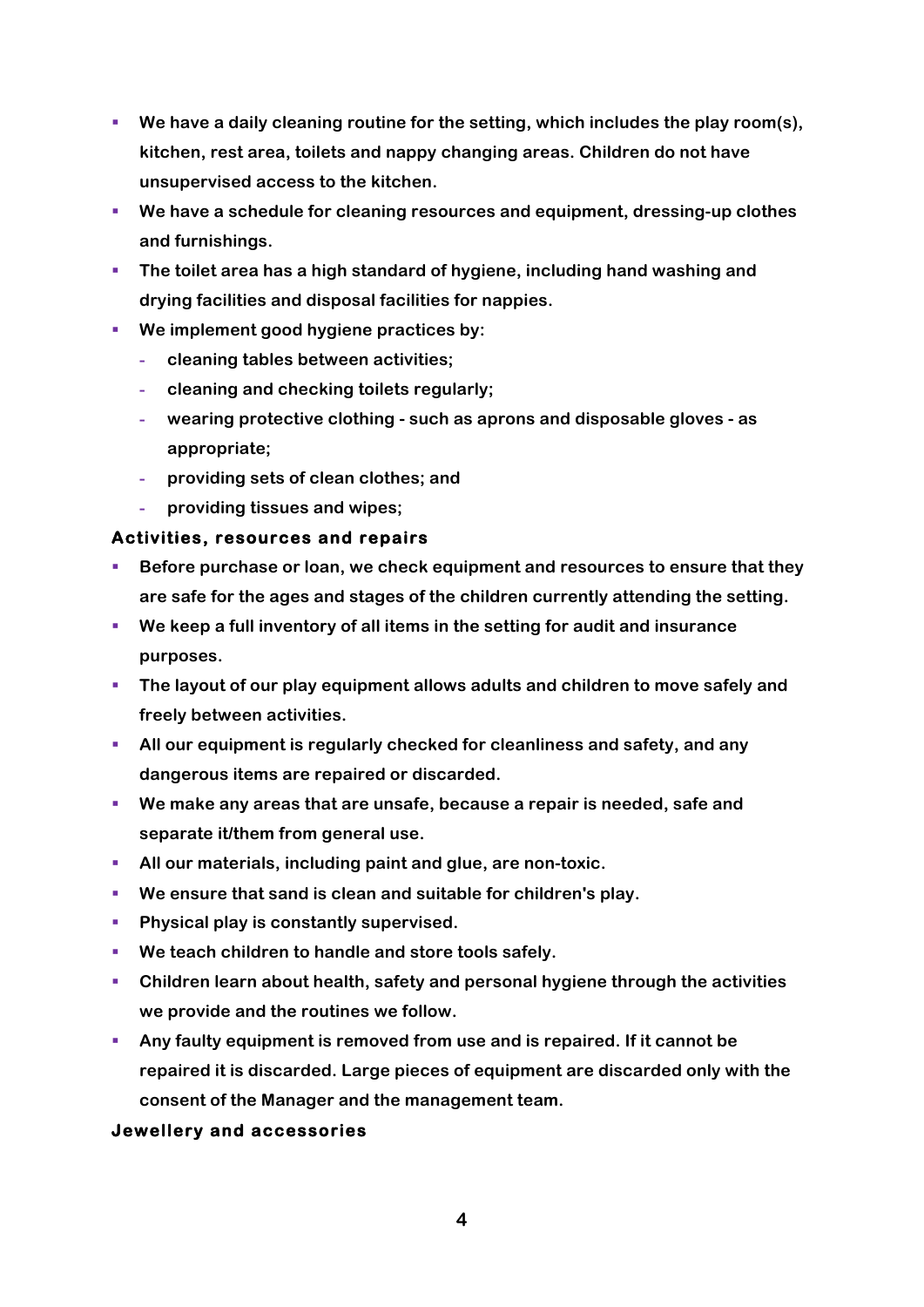- § **Our staff do not wear jewellery or fashion accessories, such as belts or high heels, that may pose a danger to themselves or children.**
- § **Parents must ensure that any jewellery worn by children poses no danger; particularly earrings which may get pulled, bracelets which can get caught when climbing or necklaces that may pose a risk of strangulation.**

#### **Safety of adults**

- § **We ensure that adults are provided with guidance about the safe storage, movement, lifting and erection of large pieces of equipment.**
- We provide safe equipment for adults to use when they need to reach up to store **equipment.**
- § **We ensure that all warning signs are clear and in appropriate languages.**
- § **We record the sickness of staff and their involvement in accidents. The records are reviewed termly to identify any issues that need to be addressed.**

# **Control of substances hazardous to health**

- § **Our staff implement the current guidelines of the Control of Substances Hazardous to Health Regulations (COSHH).**
- § **Hazardous substances are stored safely away from the children.**
- We carry out a risk assessment for all chemicals used in the setting. This states **what the risks are and what to do if they have contact with eyes or skin or are ingested.**
- We keep all cleaning chemicals in their original containers.
- § **We keep the chemicals used in the setting to the minimum in order to ensure health and hygiene is maintained. We do not use:**
	- **- bleach;**
	- **- anti-bacterial soap/hand wash, unless specifically advised during an infection outbreak such as Pandemic flu; or**
	- **- anti-bacterial cleaning agents, except in the toilets, nappy changing area and food preparation areas. Anti-bacterial spays are not used when children are nearby.**
- § **Environmental factors are taken into account when purchasing, using and disposing of chemicals.**
- § **All members of staff are vigilant and use chemicals safely.**
- § **Members of staff wear protective gloves when using cleaning chemicals.**

# **Legal framework**

■ Health and Safety at Work Act (1974)